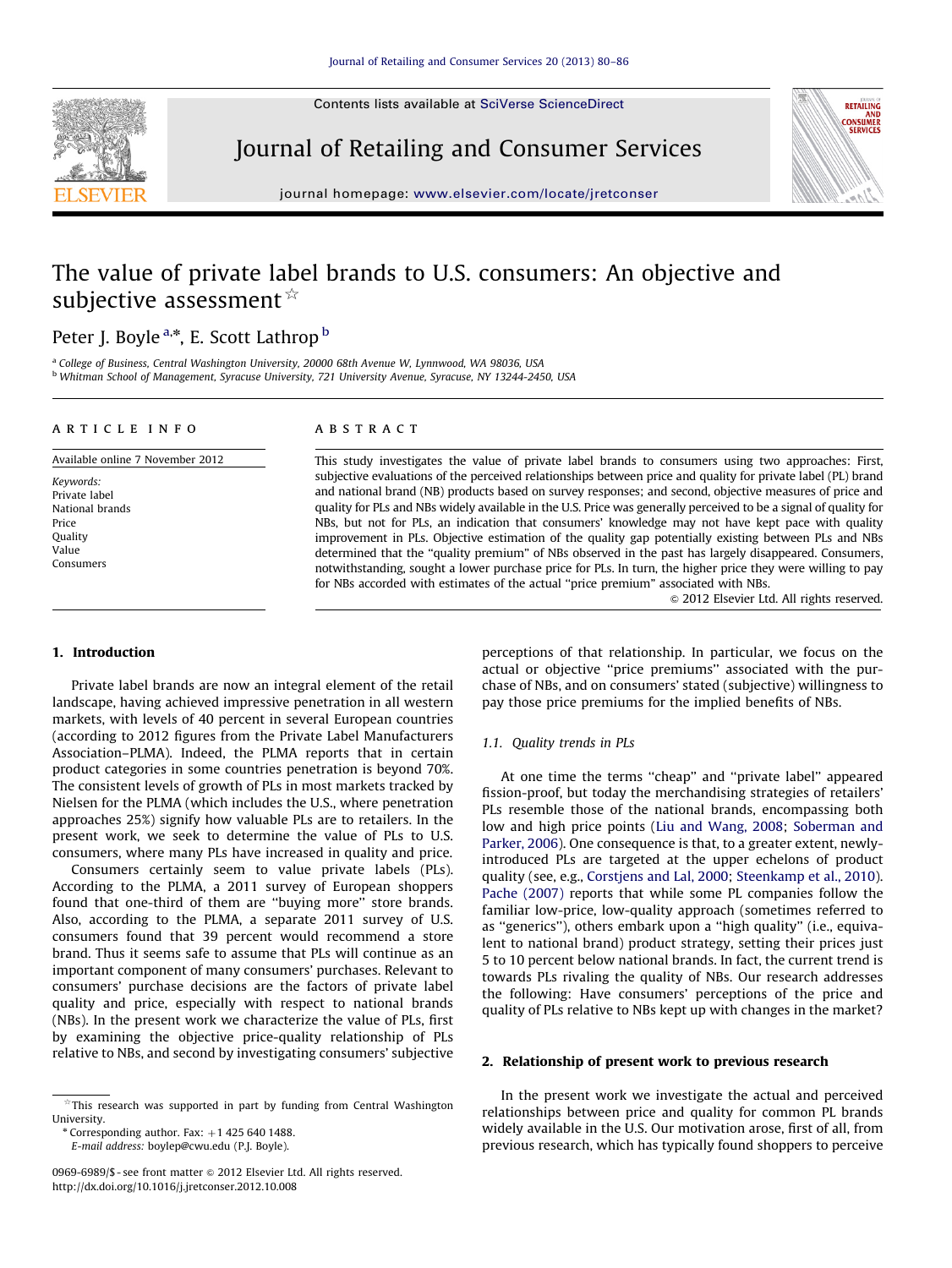PLs as inferior in quality to NBs (e.g., [Cunningham et al., 1982;](#page--1-0) [De Wulf et al., 2005\)](#page--1-0), even though that is not always the case ([Lichtenstein and Burton, 1989\)](#page--1-0). Because of the recent developments in PL price and quality, we examined consumers' current perceptions of the value of PLs by using survey data. Our second motivation was that PLs price-quality relationships may be fundamentally different in product markets having PLs compared with those in which PLs are absent, thus we sought to investigate the value of these PL markets to consumers by analyzing product quality and price data for several nondurable products.

#### 2.1. Consumer perceptions of product quality and price

Generally speaking, consumers tend to impute quality on the basis of price [\(Agarwal and Teas, 2002](#page--1-0); [Brucks et al., 2000\)](#page--1-0). Why might that belief arise and persist? [Rao and Monroe \(1989\)](#page--1-0) argued in their meta-analysis of price and perceived quality that consumers evaluate product quality using a comparative process, so ''perceived differences in prices lead to relative judgments that product quality varies significantly'' (p. 356). A follow-up metaanalysis [\(Volckner and Hofmann, 2007\)](#page--1-0) of price and perceived quality studies published since 1989 concluded that the perception of a price-quality relationship persists, albeit more weakly than in the past. But even if price-quality beliefs are present, they can vary according to whether consumers are familiar with the product category [\(Gardner, 1971](#page--1-0)); or if they perceive the product to be a risky [\(Peterson and Wilson, 1985\)](#page--1-0) or a prestigious purchase ([Brucks et al., 2000\)](#page--1-0); or if the product is a durable or nondurable [\(Boyle and Lathrop, 2009](#page--1-0); [Lichtenstein and Burton,](#page--1-0) [1989\)](#page--1-0).

#### 2.2. Actual relationship between product quality and price

Although consumers often perceive higher price to signal higher quality, previous research examining the actual relationship between price and quality has found this is not often the case. Most studies have relied on price and quality figures published in periodicals operated by independent organizations, such as Consumers Union in the U.S., Stiftung Warentest in Germany, Association Des Consommaterus in France, and Consumentenbond in the Netherlands that have conducted objective evaluations of each brand's quality. Evaluations are combined using an unpublished weighting scheme, with final scores used to rank order models tested from best to worst, along with representative prices. Conceptually, higher prices should coincide with higher quality in a product category. Thus a rank-order correlation of prices and testing outcomes should be close to 1.0. A metaanalysis of 9 U.S. studies by [Tellis and Wernerfelt \(1987\)](#page--1-0). yielded a mean correlation of .27. Replications in other markets (e.g., European—[Faulds and Lonial, 2001](#page--1-0); Austrian—[Kirchler, Fischer](#page--1-0) [and Holzl, 2010;](#page--1-0) Dutch—[Steenkamp, 1988;](#page--1-0) Japanese—[Yamada](#page--1-0) [and Ackerman, 1984\)](#page--1-0) have led to the same conclusion, namely that price is not a reliable indicator of quality [\(Steenkamp, 1988\)](#page--1-0). However, correlations for individual products can vary considerably, even in a single study (e.g., from –.82 to +.93 in a Canadian study by [Bodell et al., 1986](#page--1-0)), and often include negative values (including -1.0; [Gerstner, 1985\)](#page--1-0).

Various explanations for markets with higher positive correlations have been advanced. Most relevant to the present work is the notion that a market which is ''disciplined'' by at least a few well-informed buyers ([Steenkamp, 1988](#page--1-0)) should tend to exhibit a higher price-quality correlation ([Salop and Stiglitz, 1977\)](#page--1-0). Are markets with PLs policed by shoppers who are more vigilant than NB buyers? Perhaps, not only because PL buyers may be price conscious ([Ailawadi et al., 2001\)](#page--1-0), but because they tend to be more experienced shoppers with higher levels of education ([Baltas and Argouslidis, 2007;](#page--1-0) [Sethuraman and Cole, 1999](#page--1-0)).

#### 2.3. Consumer perceptions of private labels

How do consumers currently view the quality of PLs? Earlier studies (e.g., [Bellizzi et al., 1981;](#page--1-0) [Richardson et al., 1994\)](#page--1-0) found that consumers judge the quality of NBs to be higher than PLs. As evidence, consider that in a recent food product study, [De Wulf](#page--1-0) [et al. \(2005\)](#page--1-0) found a NB to be rated more positively than PLs when brand names were available, but in a testament to the evolution of PL quality, all the PLs were rated higher than the NB in blindtasting. This is consistent with the trend towards PLs increasing in product quality (e.g., [Baltas and Argouslidis, 2007](#page--1-0); [Corstjens and](#page--1-0) [Lal, 2000](#page--1-0); [Mendez et al., 2008](#page--1-0); [Steenkamp et al., 2010](#page--1-0); [Steiner](#page--1-0) [2004\)](#page--1-0).

#### 2.4. Research objectives

Given the overall trend toward increasing PL product quality, a key goal of the present research is to determine if consumers' perceptions of the price and quality of PLs have tracked that trend. A second goal is to characterize the value PLs deliver to consumers. Accordingly, we first investigate the extent to which a quality discrepancy might exist between PLs and NBs, while at the same time assessing consumers' perceptions of the PL quality relative to NBs. We then determine the extent to which price is an indicator of quality in markets with PLs, both from an objective and subjective standpoint. Finally, we explore the value PLs offer consumers, from an objective point of view as well as from the consumer's perspective.

#### 3. Methodology and data sources

Two data sets were employed: One comprised objective measures of price and quality gathered from product evaluations reported in Consumer Reports. The other data set contained subjective ratings of the perceived relationship between price and quality gathered from survey participants in the U.S.

#### 3.1. Objective data

#### 3.1.1. Data source

Consumer Reports (CR) which is published monthly in the U.S. by Consumers Union, served as the source of our objective data. Between May 2006 and April 2011 there were 17 products (a total of 256 brands, of which 18.0% of them were PL) evaluated by CR meeting our criteria, as discussed below in 3.1.3.

#### 3.1.2. Price-quality measures

CR provides both the price and an overall score of each evaluated brand. Prices are per unit, and are thus comparable across brands regardless of package size or contents. Quality evaluations for each brand are reported graphically and numerically on a scale ranging from 0–100, with 100 being the highest. We used the numerical ratings.

#### 3.1.3. Inclusion criteria

Our criteria for inclusion in our study was that the products should have a reasonably short purchase-repurchase cycle; should have at least one private label brand evaluated; and the PL brand should be available through at least one physical retail location. For the purposes of the present work, a PL brand is defined as one sold by a single retailer (possibly having many retail outlets). National brands are defined as those available from